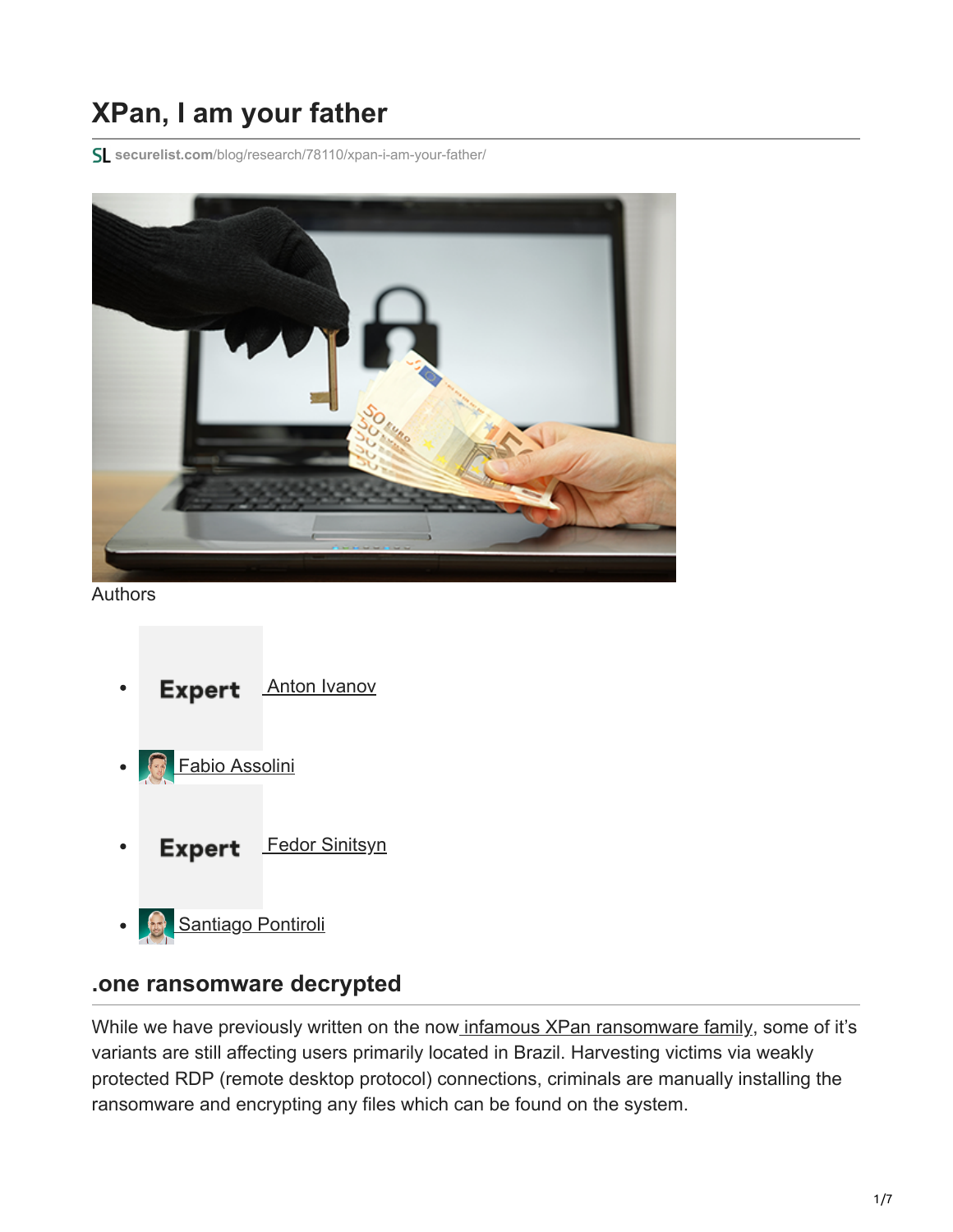Interestingly, this XPan variant is not necessarily new in the malware ecosystem. However, someone has chosen to keep on infecting victims with it, encouraging security researchers to hunt for samples related to the increasing number of incident reports. This sample is what could be considered as the "father" of other XPan ransomware variants. A considerable amount of indicators within the source code depict the early origins of this sample.



*"Recupere seus arquivos aqui.txt" loosely translated to "recover your files here" is a phrase that not many Brazilian users are eager to see in their desktops.*

The ransomware author left a message for Kaspersky in other versions and has done the same in this one, with traces to the NMoreira "CrypterApp.cpp" there's a clear link between different variants among this malware family.



*NMoreira, XPan, TeamXRat, different names but same author.*

Even though many Brazilian-Portuguese strings are present upon initial analysis, there were a couple that caught our attention. Firstly, the ransomware uses a batch file which will pass a command line parameter to an invoked executable file, this parameter is "eusoudejesus" which means "I'm from Jesus". Developers tend to leave tiny breadcrumbs of their personality behind in each one of their creations, and in this sample we found many of them.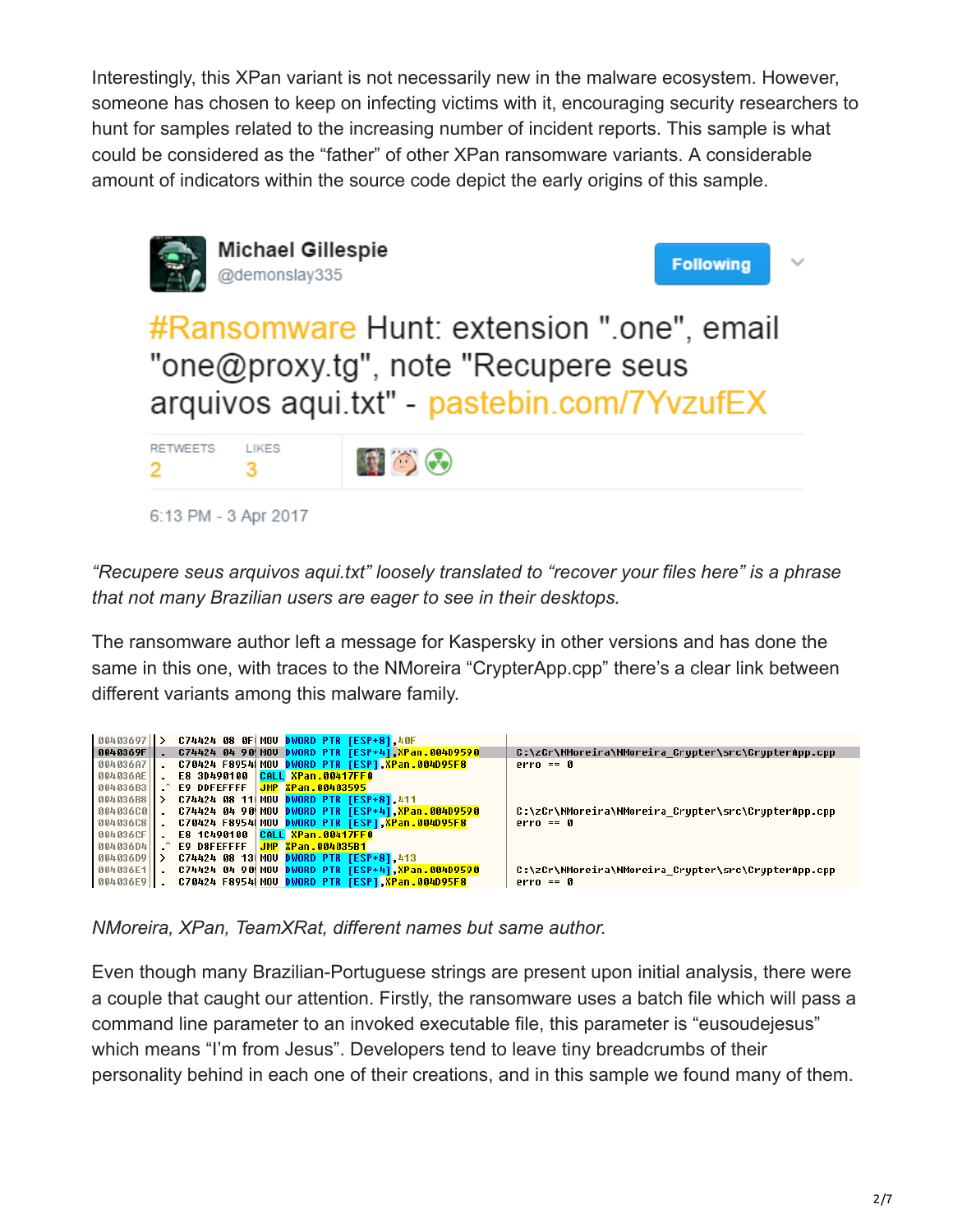| $00403D7F$ | <b>E8 BC390A00</b> | <b>CALL XPan.004A7740</b>                       |                      |
|------------|--------------------|-------------------------------------------------|----------------------|
| 00403084   | <b>83EC OC</b>     | SUB ESP OC                                      |                      |
| 00403087   |                    | C70424 449741 MOU DWORD PTR [ESP] XPan.004D9744 | eusoude jesus        |
| 00403D8E   | E8 7D390200        | CALL <jmp.&msvcrt.wcslen></jmp.&msvcrt.wcslen>  | Lwcslen              |
| 00403093   | <b>BA FFFFFF3F</b> | MOU EDX.3FFFFFFF                                |                      |
| 00403098   | 2B55 E0            | SUB EDX.DWORD PTR [EBP-20]                      |                      |
| 00403D9B   | 39DO               | CMP EAX.EDX                                     |                      |
| 00403090   | 77 15              | SHORT XPan.00403DB4                             |                      |
| 00403D9F   | 894424 04          | MOU DWORD PTR TESP+41 EAX                       |                      |
| 00403DA3   |                    | C70424 449741 MOV DWORD PTR [ESP].XPan.004D9744 | eusoudejesus         |
| 00403DAA   | 804D DC            | LEA ECX.DWORD PTR [EBP-24]                      |                      |
| 00403DAD   | <b>E8 5E540A00</b> | <b>CALL XPan.004A9210</b>                       | - XPan.004A9210      |
| 00403DB2   | $\sim$ EB 28       | JMP SHORT XPan.00403DDC                         |                      |
| 00403DB4   | $\rightarrow$      | C70424 849441 MOV DWORD PTR [ESP].XPan.004D9484 | basic string::append |
| 00403DBB   | E8 40480C00        | CALL XPan.004C8600                              |                      |

*A brief religious reference found in this XPan variant.*

Secondly, a reference to a Brazilian celebrity is done, albeit indirectly. "Computador da Xuxa" was a toy computer sold in Brazil during the nineties, however it's also a popular expression which is used to make fun of very old computers with limited power.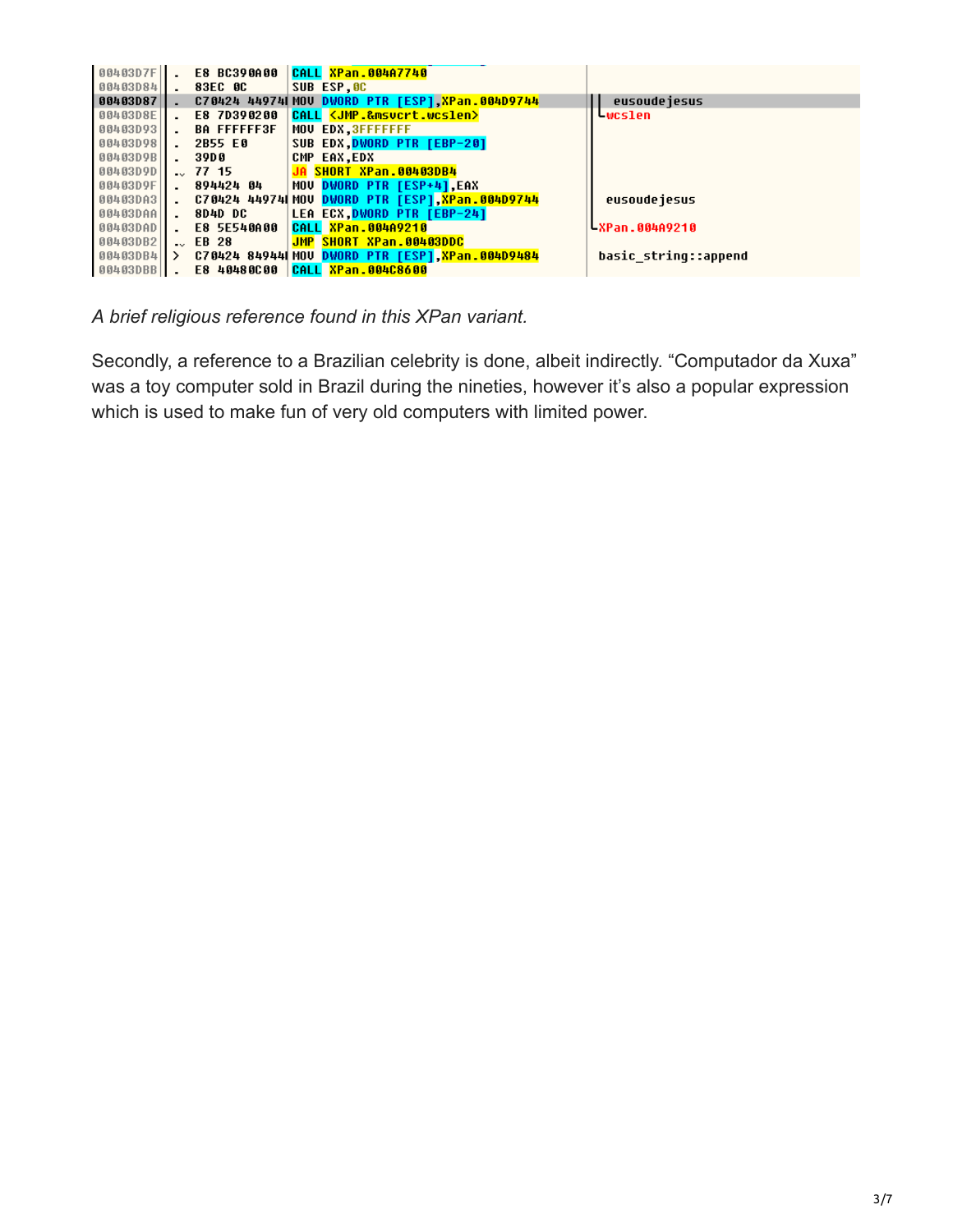

*This is what cybercriminals think of your encrypted computer: just a toy they can control.*

"Muito bichado" equals to finding a lot of problems in these type of systems, in this case meaning that the environment in which is XPan is executing is not playing fair and the execution is quite buggy.

| $00405FF7$     |                    | E8 E41B0C00 CALL XPan.004C7BE0                                          |                                      |
|----------------|--------------------|-------------------------------------------------------------------------|--------------------------------------|
| $00405$        | 893024             | MOU DWORD PTR FESP1.EDI                                                 |                                      |
| $00405$        | <b>B9 E08C4D00</b> | MOV ECX. <mark>XPan.004D8CE0</mark>                                     |                                      |
| 00406004       | <b>E8 C7C00800</b> | CALL <mark>XPan.004920D0</mark>                                         |                                      |
| 00406009       | 83EC 04            | SUB ESP 4                                                               |                                      |
| 0040600        | 890424             | MOV DWORD PTR [ESP].EAX                                                 |                                      |
| 0040600F       | <b>E8 DC380C00</b> | CALL <mark>XPan.004C98F0</mark>                                         |                                      |
| 00406014       | 8903               | MOU EBX.EAX                                                             |                                      |
| $ 00406016 $ . |                    | C70424 C09E41MOU DWORD PTR [ESP] <mark>.XPan.004D9EC0</mark>            | Computador da Xuxa ou muito bichado. |
| 0040601D       |                    | E8 EE160200 CALL <mark><jmp.&msvcrt.wcslen></jmp.&msvcrt.wcslen></mark> | <b>WCslen</b>                        |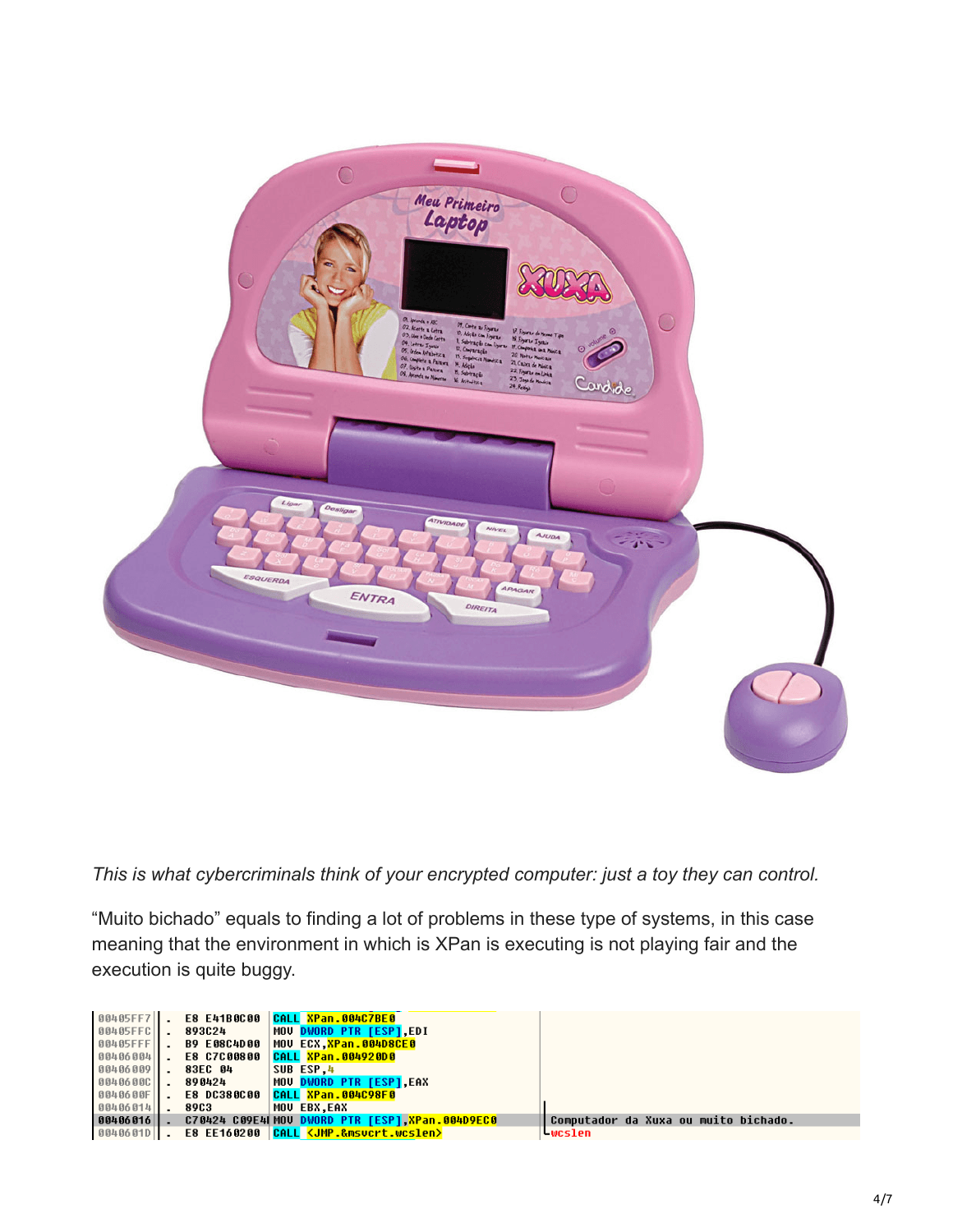Lastly, we have the ransomware note demanding the victim to send an email to the account '**one@proxy.tg'**. Considering that the extension for all the encrypted files in this variant is **'.one'** this seems like a pretty straightforward naming convention for the criminals' campaigns.



*The rescue note in Portuguese.*

Upon closer inspection, we discovered that this sample is nearly identical to another version of Xpan which used to be distributed back in November 2016 and used the extension ".\_\_AiraCropEncrypted!". Every bit of executable code remains the same, which is quite surprising, because since that time there were several newer versions of this malware with an updated encryption algorithm. Both samples have the same PE timestamp dating back to the 31st of October 2016.

The only difference between the two is the configuration block which contains the following information:

- list of target file extensions;
- ransom notes:
- commands to execute before and after encryption;
- the public RSA key of the criminals.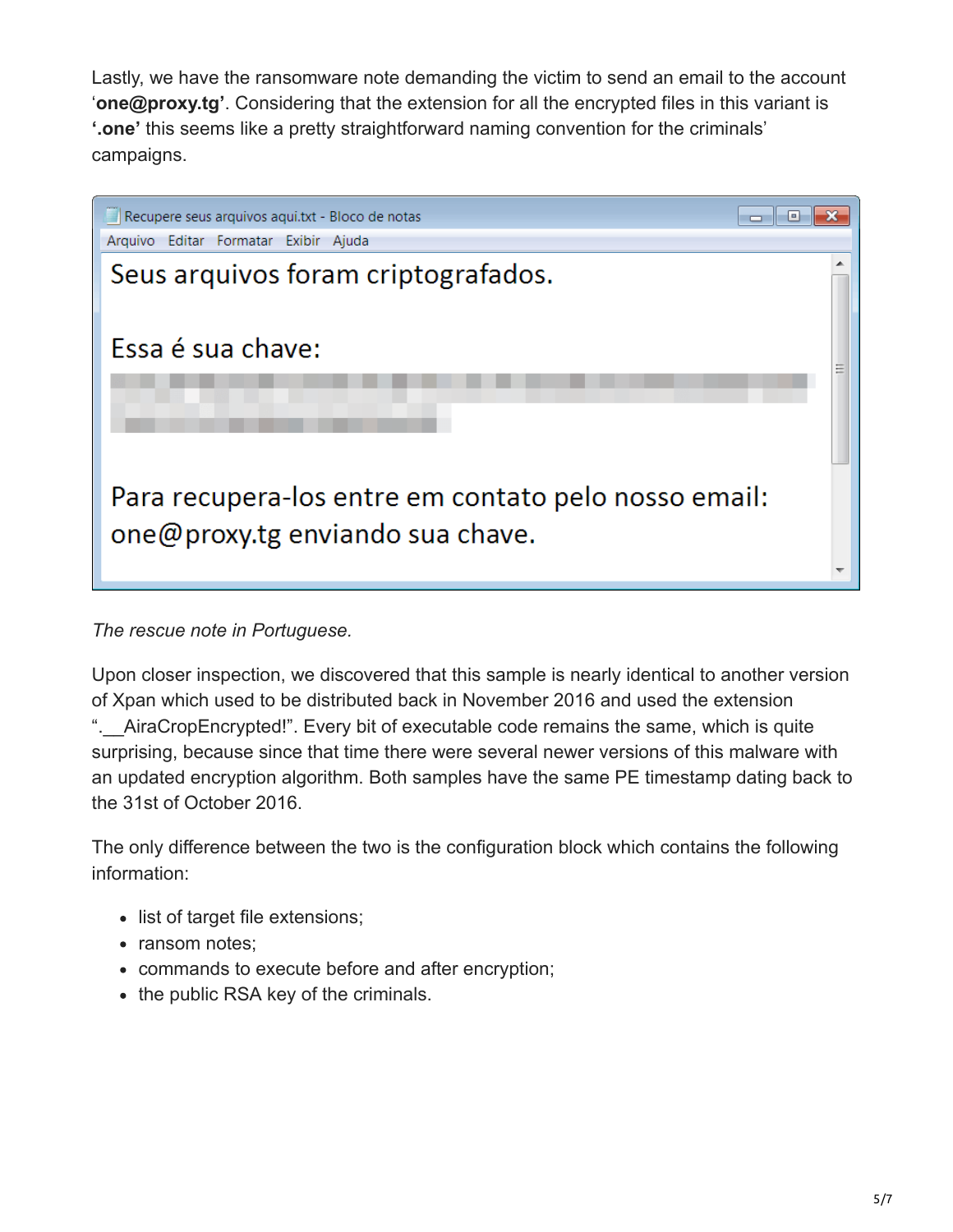

*The decrypted configuration block of Xpan that uses the extension ".one".*

The file encryption algorithm also remains the same. For each target file the malware generates a new unique 255-byte random string S (which contains the substring "NMoreira"), turns it into a 256-bit key using the API CryptDeriveKey, and proceeds to encrypt the file contain using AES-256 in CBC mode with zero IV. The string S will be encrypted using the criminals' RSA public key from the configuration block and stored in the beginning of the encrypted file.

According to one of the victims that contacted us, criminals were asking for **0.3 bitcoin** to provide the recovery key, using the same approach as they did with before: the user sends a message to a mailbox with his unique ID and patiently awaits for further instructions.

The victims so far are small and medium businesses in Brazil: ranging from a dentist clinic to a driving school, demonstrating once again that ransomware makes no distinctions and everyone is at risk. As long as there are victims, assisting them and providing decryption tools whenever possible is necessary, no matter the ransomware family or when it was created.



Lucas Oliveira @LucasOnTech · Apr 16 Replying to @demonslay335 Hello. I am a victim of this ransomware. Is there any decryption mechanism for it vet? £3. ↩

## **Victims: we can help**

This time luck is on the victims' side! Upon thorough investigation and reverse engineering of the sample of ".one" version of Xpan, we discovered that the criminals used a vulnerable cryptographic algorithm implementation. It allowed us to break encryption as with the [previously described](https://securelist.com/teamxrat-brazilian-cybercrime-meets-ransomware/76153/) Xpan version.

We successfully helped a driving school and a dentist clinic to recover their files for free and as usual we encourage victims of this ransomware to not pay the ransom and to contact our [technical support](http://support.kaspersky.com/) for assistance in decryption.